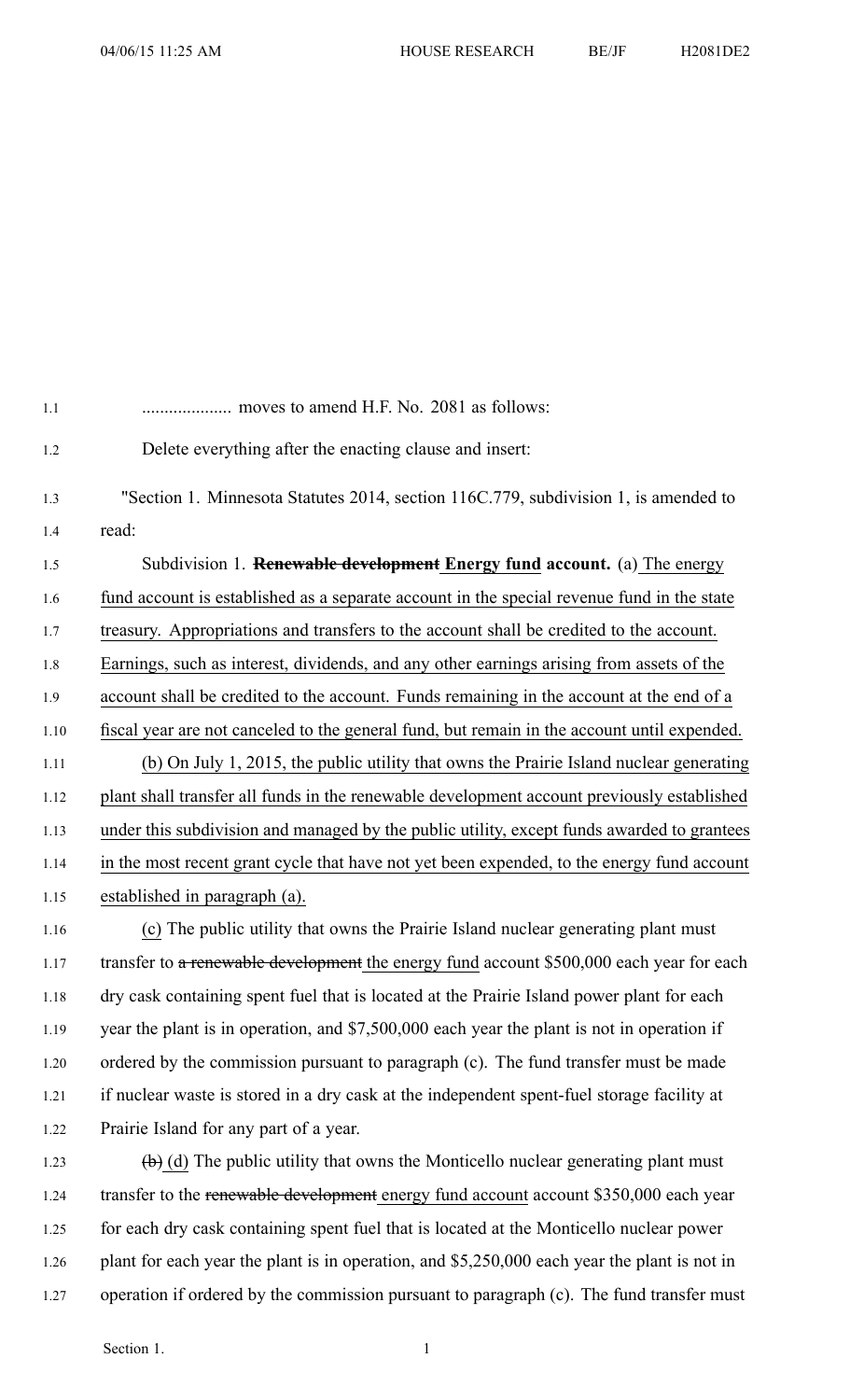| 2.1  | be made if nuclear waste is stored in a dry cask at the independent spent-fuel storage        |
|------|-----------------------------------------------------------------------------------------------|
| 2.2  | facility at Monticello for any part of a year.                                                |
| 2.3  | (e) (e) After discontinuation of operation of the Prairie Island nuclear plant or the         |
| 2.4  | Monticello nuclear plant and each year spent nuclear fuel is stored in dry cask at the        |
| 2.5  | discontinued facility, the commission shall require the public utility to pay \$7,500,000 for |
| 2.6  | the discontinued Prairie Island facility and \$5,250,000 for the discontinued Monticello      |
| 2.7  | facility for any year in which the commission finds, by the preponderance of the evidence,    |
| 2.8  | that the public utility did not make a good faith effort to remove the spent nuclear          |
| 2.9  | fuel stored at the facility to a permanent or interim storage site out of the state. This     |
| 2.10 | determination shall be made at least every two years.                                         |
| 2.11 | $(d)$ (f) Funds in the account are appropriated to the commissioner of commerce and           |
| 2.12 | may be expended only for any of the following purposes to pay incentives and rebates          |
| 2.13 | under the following programs, and to reimburse the reasonable costs of the Department of      |
| 2.14 | Commerce to administer these programs:                                                        |
| 2.15 | (1) to increase the market penetration within the state of renewable electric energy          |
| 2.16 | resources at reasonable costs;                                                                |
| 2.17 | (2) to promote the start-up, expansion, and attraction of renewable electric energy           |
| 2.18 | projects and companies within the state;                                                      |
| 2.19 | (3) to stimulate research and development within the state into renewable electric            |
| 2.20 | energy technologies; and                                                                      |
| 2.21 | (4) to develop near-commercial and demonstration scale renewable electric projects            |
| 2.22 | or near-commercial and demonstration scale electric infrastructure delivery projects if       |
| 2.23 | those delivery projects enhance the delivery of renewable electric energy.                    |
| 2.24 | (1) renewable energy production incentives, as authorized in subdivision $2$ ;                |
| 2.25 | (2) "Made in Minnesota" solar energy production incentives to generators under                |
| 2.26 | section 216C.415;                                                                             |
| 2.27 | (3) solar energy production incentives under section 116C.7792;                               |
| 2.28 | (4) compressed natural gas vehicle rebates under section 216C.391; and                        |
| 2.29 | (5) electric vehicle rebates under section 216B.1616.                                         |
| 2.30 | The utility that owns a nuclear generating plant is eligible to apply for renewable           |
| 2.31 | development account grants.                                                                   |
| 2.32 | (e) Expenditures authorized by this subdivision from the account may be made only             |
| 2.33 | after approval by order of the Public Utilities Commission upon a petition by the public      |
| 2.34 | utility. The commission may approve proposed expenditures, may disapprove proposed            |
| 2.35 | expenditures that it finds to be not in compliance with this subdivision or otherwise         |
| 2.36 | not in the public interest, and may, if agreed to by the public utility, modify proposed      |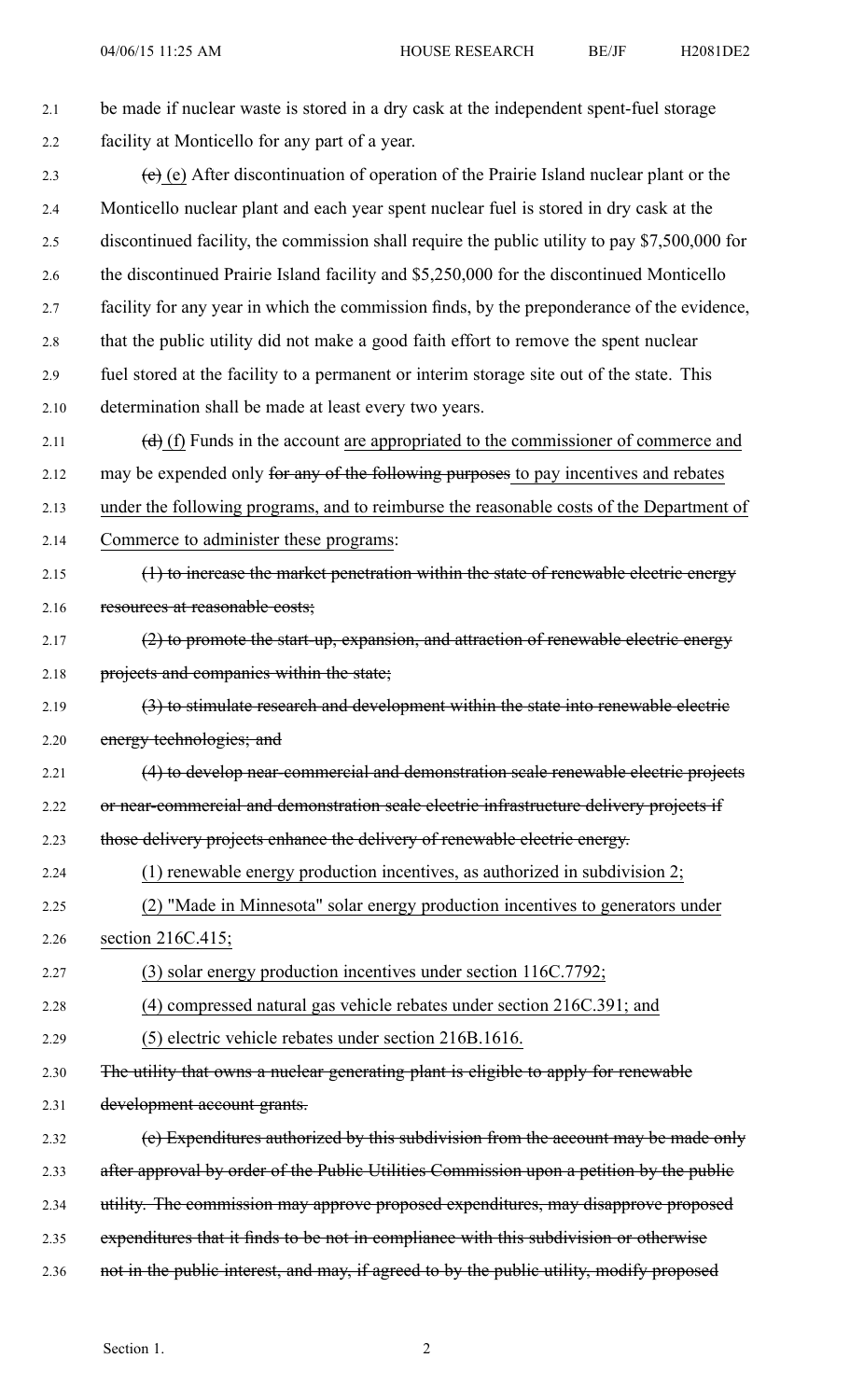3.1 expenditures. The commission may approve reasonable and necessary expenditures 3.2 for administering the account in an amount not to exceed five percen<sup>t</sup> of expenditures. 3.3 Commission approval is not required for expenditures required under subdivisions 2 3.4 and 3, section 116C.7791, or other law. 3.5 (f) The account shall be managed by the public utility but the public utility must 3.6 consult about account expenditures with an advisory group that includes, among others, 3.7 representatives of its ratepayers. The commission may require that other interests be 3.8 represented on the advisory group. The advisory group must be consulted with respec<sup>t</sup> to 3.9 the general scope of expenditures in designing <sup>a</sup> reques<sup>t</sup> for proposal and in evaluating 3.10 projects submitted in response to a request for proposals. In addition to consulting with the 3.11 advisory group, the public utility must utilize an independent third-party exper<sup>t</sup> to evaluate 3.12 proposals submitted in response to <sup>a</sup> reques<sup>t</sup> for proposal, including all proposals made by 3.13 the public utility. A request for proposal for research and development under paragraph (d), 3.14 clause (3), may be limited to or include a request to higher education institutions located in 3.15 Minnesota for multiple projects authorized under paragraph (d), clause (3). The reques<sup>t</sup> for 3.16 multiple projects may include <sup>a</sup> provision that exempts the projects from the third-party 3.17 exper<sup>t</sup> review and instead provides for project evaluation and selection by <sup>a</sup> merit peer

3.18 review grant system. The utility should attempt to reach agreement with the advisory

3.19 group after consulting with it but the utility has full and sole authority to determine which

3.20 expenditures shall be submitted to the commission for commission approval. In the

3.21 process of determining reques<sup>t</sup> for proposal scope and subject and in evaluating responses

3.22 to reques<sup>t</sup> for proposals, the public utility must strongly consider, where reasonable,

3.23 potential benefit to Minnesota citizens and businesses and the utility's ratepayers.

 $3.24$  (g) Funds in the account may not be directly appropriated by the legislature by a law 3.25 enacted after January 1, 2012, and unless appropriated by a law enacted prior to that date 3.26 may be expended only pursuant to an order of the commission according to this subdivision.

3.27 (h) A reques<sup>t</sup> for proposal for renewable energy generation projects must, when 3.28 feasible and reasonable, give preference to projects that are most cost-effective for <sup>a</sup> 3.29 particular energy source.

3.30 (i) The public utility must annually, by February 15, report to the chairs and ranking 3.31 minority members of the legislative committees with jurisdiction over energy policy on 3.32 projects funded by the account for the prior year and all previous years. The report must, 3.33 to the extent possible and reasonable, itemize the actual and projected financial benefit to 3.34 the public utility's ratepayers of each project.

3.35 (j) A project receiving funds from the account must produce a written final report 3.36 that includes sufficient detail for technical readers and <sup>a</sup> clearly written summary for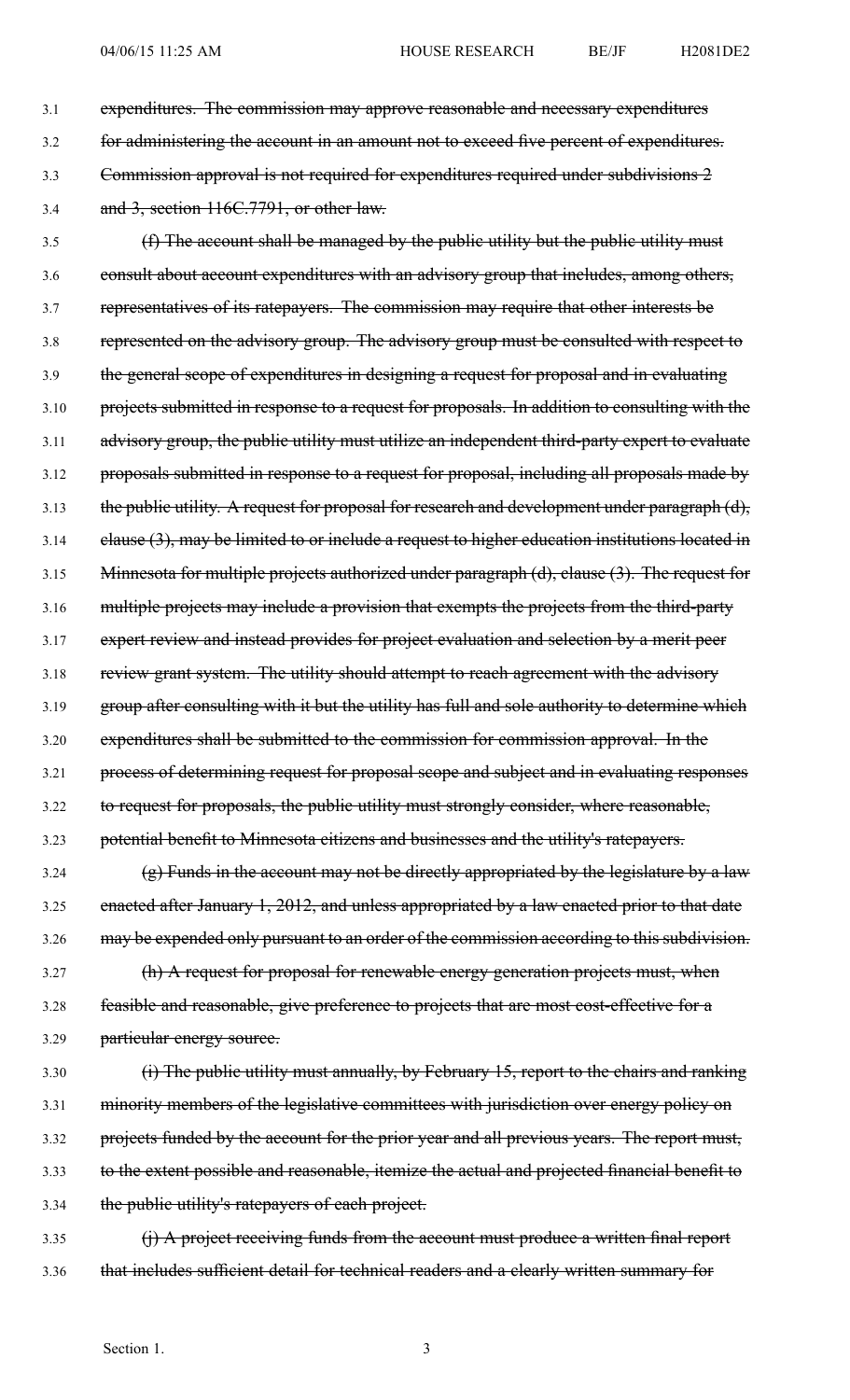| 4.1  | nontechnical readers. The report must include an evaluation of the project's financial,    |
|------|--------------------------------------------------------------------------------------------|
| 4.2  | environmental, and other benefits to the state and the public utility's ratepayers.        |
| 4.3  | (k) Final reports, any mid-project status reports, and renewable development account       |
| 4.4  | financial reports must be posted online on a public Web site designated by the commission. |
| 4.5  | (1) All final reports must acknowledge that the project was made possible in whole         |
| 4.6  | or part by the Minnesota renewable development fund, noting that the fund is financed      |
| 4.7  | by the public utility's ratepayers.                                                        |
|      |                                                                                            |
| 4.8  | Sec. 2. [216B.1616] ELECTRIC VEHICLE REBATES.                                              |
| 4.9  | Subdivision 1. Definition. For the purposes of this section, "electric vehicle" has the    |
| 4.10 | meaning given in section 169.011, subdivision 26a, paragraph (a).                          |
| 4.11 | Subd. 2. Program. (a) The commissioner of commerce shall develop and                       |
| 4.12 | implement a program to provide rebates to electric vehicle owners who meet the eligibility |
| 4.13 | requirements of subdivision 3.                                                             |
| 4.14 | (b) Applications for rebates under this section shall be filed with the commissioner       |
| 4.15 | on a form developed by the commissioner. The commissioner shall develop administrative     |
| 4.16 | procedures governing the application and rebate award process. Applications will be        |
| 4.17 | reviewed and rebates awarded on a first-come first-served basis.                           |
| 4.18 | Subd. 3. Eligibility. The purchaser of an electric vehicle is eligible for a \$2,500       |
| 4.19 | rebate under this section if:                                                              |
| 4.20 | $(1)$ the electric vehicle:                                                                |
| 4.21 | (i) has not been previously owned;                                                         |
| 4.22 | (ii) has not been modified from the original manufacturer's specifications; and            |
| 4.23 | (iii) is purchased after the effective date of this act for use by the purchaser and       |
| 4.24 | not for resale; and                                                                        |
| 4.25 | $(2)$ the purchaser:                                                                       |
| 4.26 | (i) is a natural person who is a resident of Minnesota, as defined in section 290.01,      |
| 4.27 | subdivision 7, paragraph (a), when the electric vehicle is purchased;                      |
| 4.28 | (ii) has not received a rebate or tax credit for the purchase of the same electric         |
| 4.29 | vehicle from another state;                                                                |
| 4.30 | (iii) registers the electric vehicle in Minnesota; and                                     |
| 4.31 | (iv) is an electric service customer of the utility subject to section 116C.779.           |
| 4.32 | Subd. 4. Appropriation. \$5,000,000 in fiscal year 2016 and \$5,000,000 in fiscal          |
| 4.33 | year 2017 are appropriated from the energy fund account established in section 116C.779    |
| 4.34 | to the commissioner of commerce to pay rebates to eligible electric vehicle owners         |
| 4.35 | under this section.                                                                        |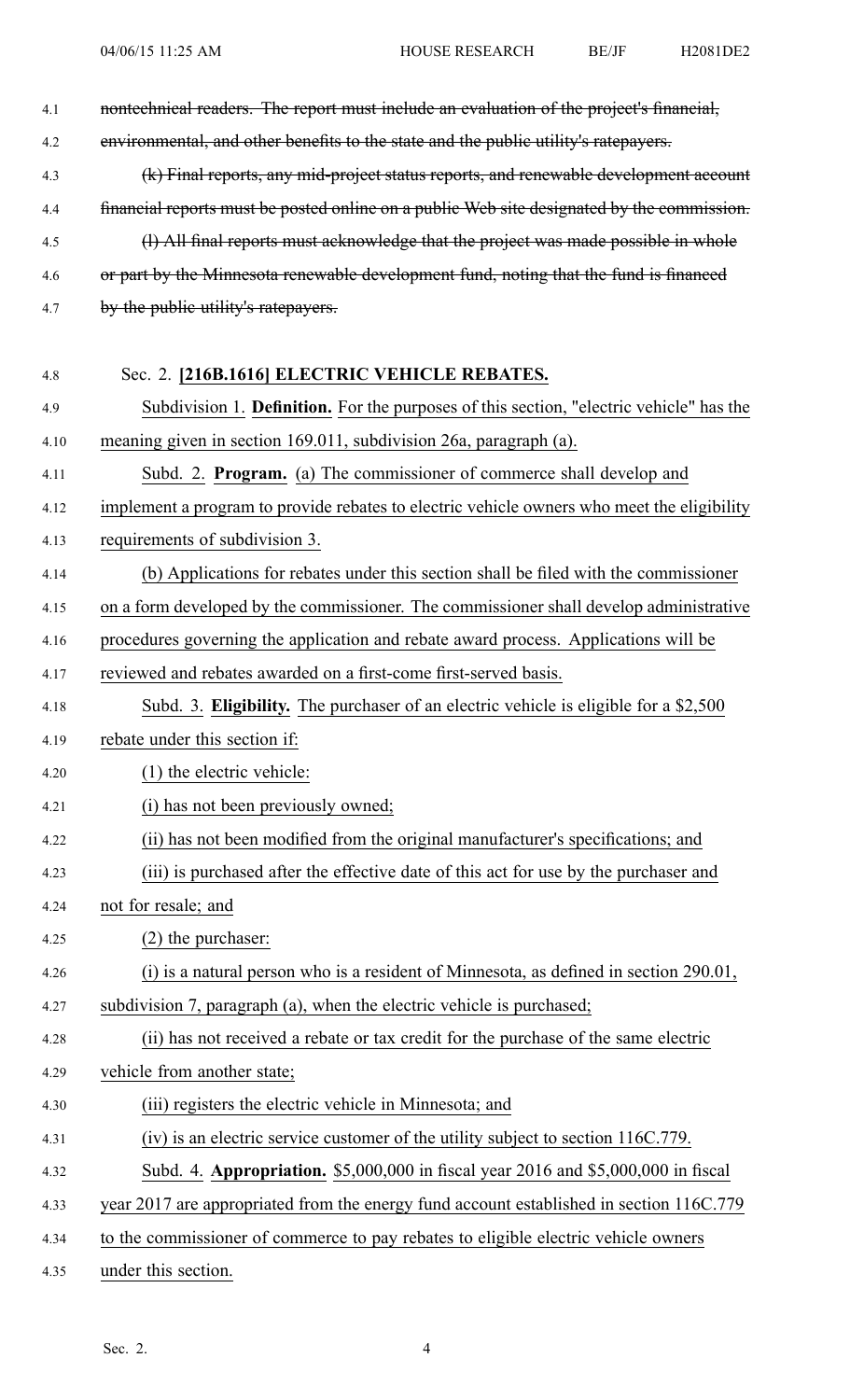| Sec. 3. [216C.391] COMPRESSED NATURAL GAS VEHICLES; REBATE                                      |
|-------------------------------------------------------------------------------------------------|
| PROGRAM.                                                                                        |
| Subdivision 1. <b>Definitions.</b> (a) For the purposes of this section, the terms below        |
| have the meanings given them.                                                                   |
| (b) "Bus" has the meaning given in section 168.002, subdivision 4.                              |
| (c) "Compressed natural gas vehicle" means a truck, van, or bus that is fueled                  |
| entirely from natural gas compressed to less than one percent of the volume it occupies at      |
| standard atmospheric pressure.                                                                  |
| (d) "Converted" means a vehicle, originally manufactured to be fueled with diesel               |
| fuel, that has been modified, by the installation of new equipment, including, but not          |
| limited to, injectors, regulators, and a fuel tank, to enable the vehicle to be fueled entirely |
| with compressed natural gas.                                                                    |
| (e) "Heavy-duty vehicle" means a truck, van, or bus with a gross vehicle weight                 |
| rating of 26,001 pounds or greater.                                                             |
| (f) "Incremental cost" means the difference between the purchase cost of a natural              |
| gas vehicle and the purchase cost of the same or similar vehicle manufactured to operate        |
| exclusively on diesel fuel.                                                                     |
| (g) "Light-duty vehicle" means a truck, van, or bus with a gross vehicle weight                 |
| rating up to $6,000$ pounds.                                                                    |
| (h) "Medium-duty vehicle" means a truck, van, or bus with a gross vehicle weight                |
| rating of $6,001$ pounds to $26,000$ pounds.                                                    |
| (i) "Truck" has the meaning given in section 168.002, subdivision 37.                           |
| (j) "Van" has the meaning given in section 168.002, subdivision 40.                             |
| Subd. 2. Program. (a) The commissioner of commerce shall develop and                            |
| implement a program to provide rebates to eligible compressed natural gas vehicle owners        |
| for the purchase of vehicles that are:                                                          |
| (1) new vehicles that have not been modified from the original manufacturer's                   |
| specifications and that are fueled entirely with compressed natural gas; or                     |
| (2) converted from vehicles fueled with diesel fuel to vehicles fueled entirely with            |
| compressed natural gas.                                                                         |
| (b) Applications for rebates under this section shall be filed with the commissioner            |
| on a form developed by the commissioner. The commissioner shall develop administrative          |
| procedures governing the application and rebate award process. Applications will be             |
| reviewed and rebates awarded on a first-come first-served basis.                                |
| Subd. 3. Eligibility. The owner of a compressed natural gas vehicle is eligible                 |
| for a rebate under this section if:                                                             |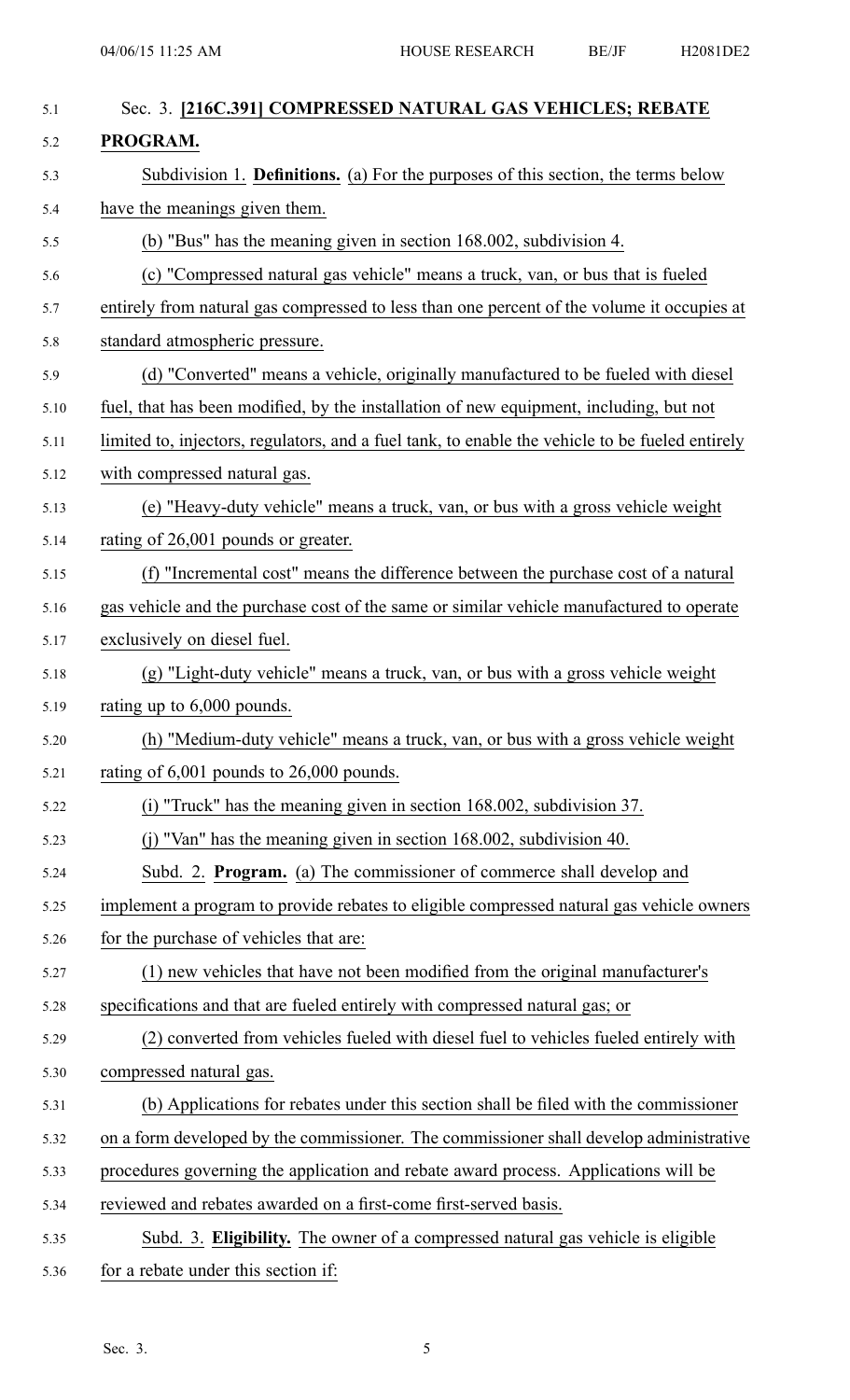| 6.1  | (1) the owner of the compressed natural gas vehicle:                                       |
|------|--------------------------------------------------------------------------------------------|
| 6.2  | (i) is a business that has a valid address in Minnesota from which business is             |
| 6.3  | conducted;                                                                                 |
| 6.4  | (ii) registers the compressed natural gas vehicle in Minnesota; and                        |
| 6.5  | (iii) has not received a rebate or tax credit for the purchase or conversion of the same   |
| 6.6  | compressed natural gas vehicle from another state; and                                     |
| 6.7  | (2) the compressed natural gas vehicle:                                                    |
| 6.8  | (i) is purchased or converted after the effective date of this act; and                    |
| 6.9  | (ii) is used to perform business functions that are integral to the operations of the      |
| 6.10 | business that owns the compressed natural gas vehicle; and                                 |
| 6.11 | (3) the conversion system installed in a converted compressed natural gas vehicle:         |
| 6.12 | (i) is certified by the Environmental Protection Agency or the California Air              |
| 6.13 | Resources Board;                                                                           |
| 6.14 | (ii) is installed by a person who has been certified to install the conversion system      |
| 6.15 | by the manufacturer of the conversion system or a state that certifies persons to install  |
| 6.16 | conversion systems; and                                                                    |
| 6.17 | (iii) is installed in compliance with the National Fire Protection Association's           |
| 6.18 | Vehicular Fuel Systems Code (NFPA 52).                                                     |
|      |                                                                                            |
| 6.19 | Subd. 4. Rebate amounts. (a) A rebate awarded under this section to a purchaser of         |
| 6.20 | a new compressed natural gas vehicle under this section may amount to no more than 50      |
| 6.21 | percent of the incremental cost of:                                                        |
| 6.22 | $(1)$ a light-duty vehicle, not to exceed \$5,000;                                         |
| 6.23 | (2) a medium-duty vehicle, not to exceed \$8,000; and                                      |
| 6.24 | (3) a heavy-duty vehicle, not to exceed \$20,000.                                          |
| 6.25 | (b) A rebate awarded under this section to an owner of a converted compressed              |
| 6.26 | natural gas vehicle may amount to no more than 50 percent of the equipment and             |
| 6.27 | installation costs to convert the vehicle, and may not exceed \$5,000.                     |
| 6.28 | Subd. 5. Maximum rebate amounts. The maximum amount of rebates allowed to                  |
| 6.29 | a single business per year under this section are as follows:                              |
| 6.30 | (1) no more than \$50,000 for light- and medium-duty vehicles; and                         |
| 6.31 | (2) no more than \$100,000 for heavy-duty vehicles.                                        |
| 6.32 | Subd. 6. Appropriation. \$5,000,000 in fiscal year 2016 and \$5,000,000 in fiscal          |
| 6.33 | year 2017 are appropriated from the energy fund account established in section 116C.779,   |
| 6.34 | subdivision 1, to the commissioner of commerce for the purpose of awarding compressed      |
| 6.35 | natural gas vehicle rebates under this section and to pay the reasonable costs incurred by |